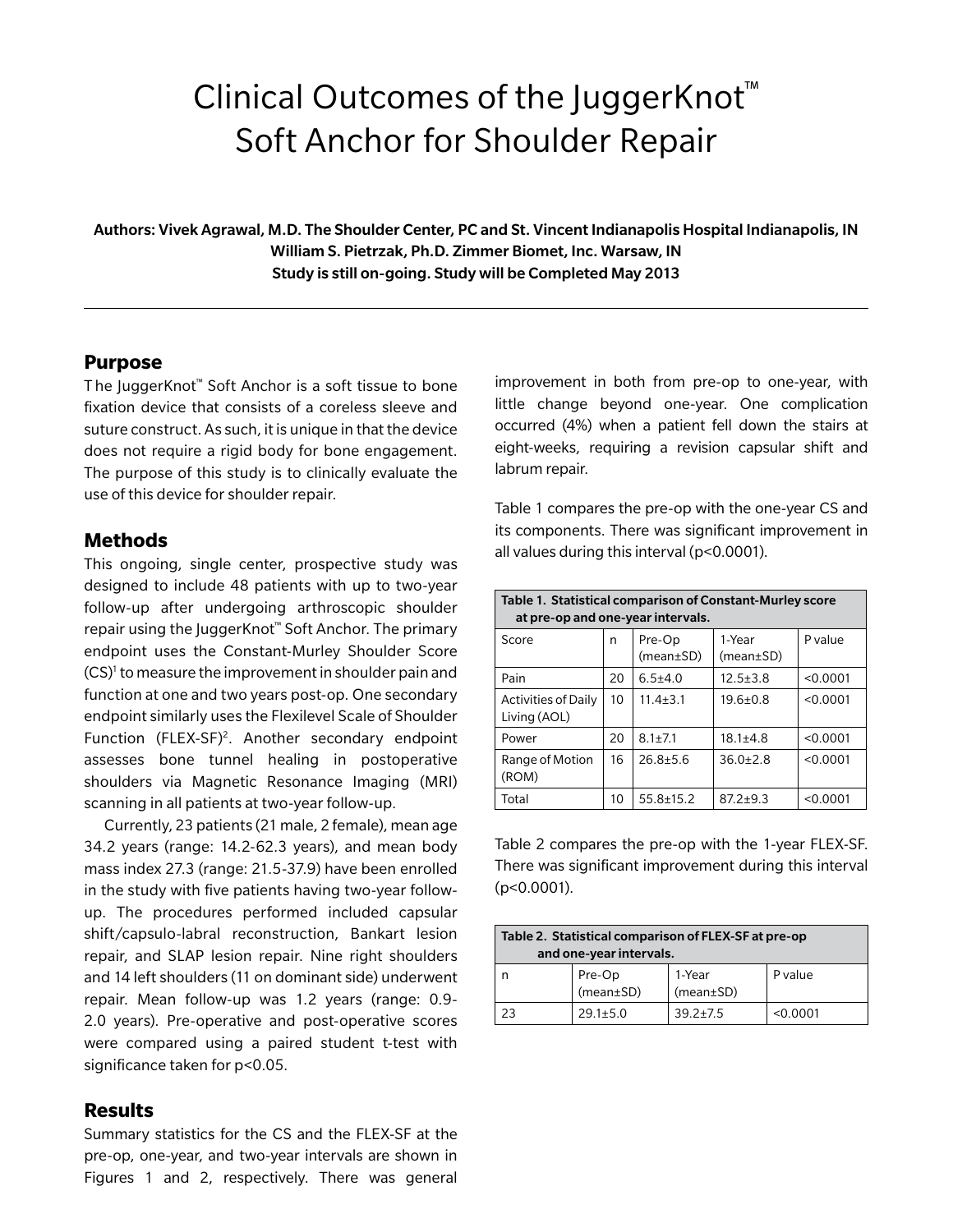

## Figure 1.

Descriptive statistics for total Constant-Murley score and its components at pre-op, one-year, and two-year intervals (mean+SD). Note that the number of patients represented by each column varied because not all patients have yet reached the two-year follow up\*.



## Figure 2.

Descriptive statistics for the Flexilevel Scale of Shoulder Function (FLEX-SF) at pre-op, one-year, and two-year intervals (mean+SD). Note that the number of patients represented by each column varied because not all patients have yet reached the two-year follow up\*. \* Two-year follow up will be completed May of 2013

## **Imaging**

All patients at the two-year follow-up had an MRI utilizing a 1.5 Tesla high-field scanner (Signa; GE Medical Systems, Milwaukee, WI, USA). Gradient-echo axial, proton density and T2-weighted oblique coronal and sagittal, and coronal fat suppressed imaging of the shoulder was performed utilizing a dedicated shoulder coil. Sagittal T1 series were also obtained. Two musculoskeletal fellowship trained radiologists, who were aware that the patients had undergone surgery for shoulder instability but were blinded to the specific details of each patient's repair, reviewed the images. As expected, the all suture JuggerKnot<sup>™</sup> Soft Anchor did not hinder diagnostic imaging. There were no instances of subchondral cyst formation or tunnel expansion. The suture anchor tracts appeared

to heal with fibrous tissue, complete bony healing, or some combined fibro-osseous healing of the tunnels (Figure 3A-3D). As demonstrated in these MRI images, especially noteworthy in the patient requiring a revision repair, despite having multiple anchors/ anchor tracts adjacent to each other, no evidence of fracture propagation or tunnel expansion/collapse from having multiple adjacent tunnels, especially in a revision setting.



#### Figure 3A.

Two-year MRI of a collegiate baseball player with a circumferential labrum repair and capsular shift utilizing 12 JuggerKnot™ Soft Anchor–1.4 mm implants. Axial image shows ossified anchor tracts with a bicortical anchor.



## Figure 3B.

Two-year MRI of a collegiate baseball player with a circumferential labrum repair and capsular shift utilizing 12 JuggerKnot™ Soft Anchor–1.4 mm implants. Axial image shows ossified anchor tract.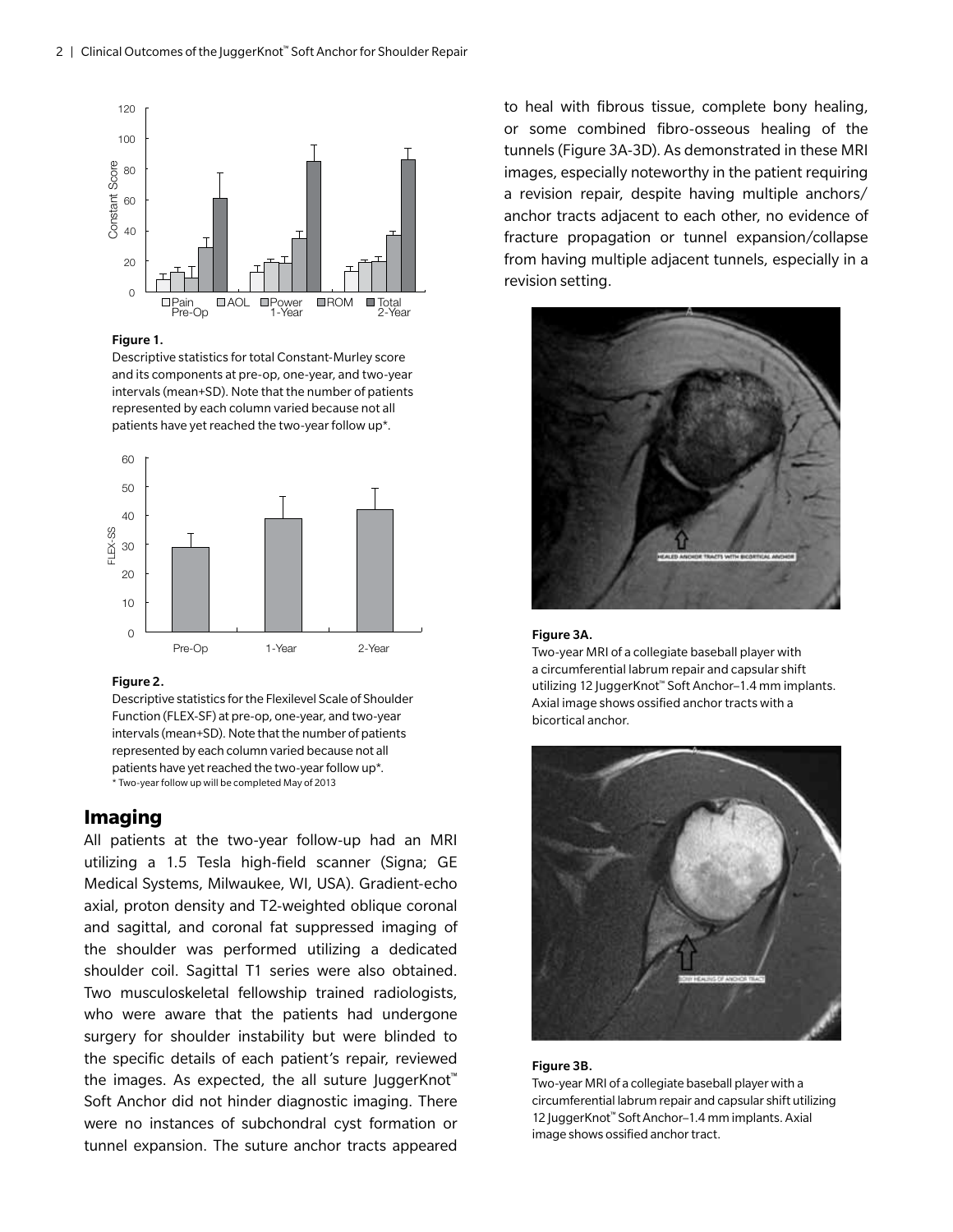

#### Figure 3C.

Two-year MRI of a competitive swimmer with traumatic postoperative injury requiring revision capsular shift and labrum repair utilizing 10 JuggerKnot™ Soft Anchor–1.4 mm implants. Coronal image shows multiple adjacent anchor tracts with combined fibrous and osseous healing.



#### Figure 3D.

Two-year MRI of a competitive swimmer with traumatic postoperative injury requiring revision capsular shift and labrum repair utilizing 10 JuggerKnot™ Soft Anchor–1.4 mm implants. Axial image shows ossified anchor tracts with a bicortical anchor.

# **Discussion**

The JuggerKnot™ Soft Anchor provided effective treatment for labral and capsular repair/reconstructive shoulder procedures. There was significant improvement in pain and function as indicated by the Constant-Murley score and FLEX-SF scores at one year. There were no device-related complications.

Suture anchoring devices have allowed the ability to repair soft tissues utilizing arthroscopic surgery to advance significantly over the past few decades. $3-5$ Unfortunately, complications have also been reported with these devices including: implant migration, loosening, breakage, third body wear, interference with postoperative imaging, draining sinuses, osteolysis, inflammation, joint damage and repair failure. Through an internal Zimmer Biomet complaint review, the JuggerKnot™ Soft Anchor–1.4 mm has shown no instances of osteolysis or inflammatory resorption response, and has shown no fracture propagation in patients requiring multiple anchors for effective repair. Another benefit of the JuggerKnot™ Soft Anchor, in comparison to larger anchors, is the very small bony tunnel (1.4 mm), which allows a revision surgery to be significantly less complicated. This includes the removal of the previous anchor with a new tunnel easily drilled without concern for glenoid bone loss and poor fixation. As the number of sutures and/or fixation points increase, the strength of soft tissue repair has also been shown to increase.<sup>6</sup> The significantly smaller size of the anchor also allows the JuggerKnot<sup>™</sup> Soft Anchors to be placed in very close proximity to each other (even during complex cases with minimal bone accessible) allowing multiple sutures/fixation points per unit area of soft tissue.

Since this clinical study remains ongoing, additional data will become available to more fully assess the use of the JuggerKnot™ Soft Anchor for shoulder repair.

# **Conclusion**

This ongoing two-year clinical study provides evidence that the JuggerKnot™ Soft Anchor can be used for labral and capsular repair/reconstructive shoulder procedures to improve shoulder function and pain with a low complication rate. The all suture construct and small size of the JuggerKnot™ Soft Anchor allow greater flexibility for complex and revision cases while preserving future imaging and treatment options for both the patient and surgeon.